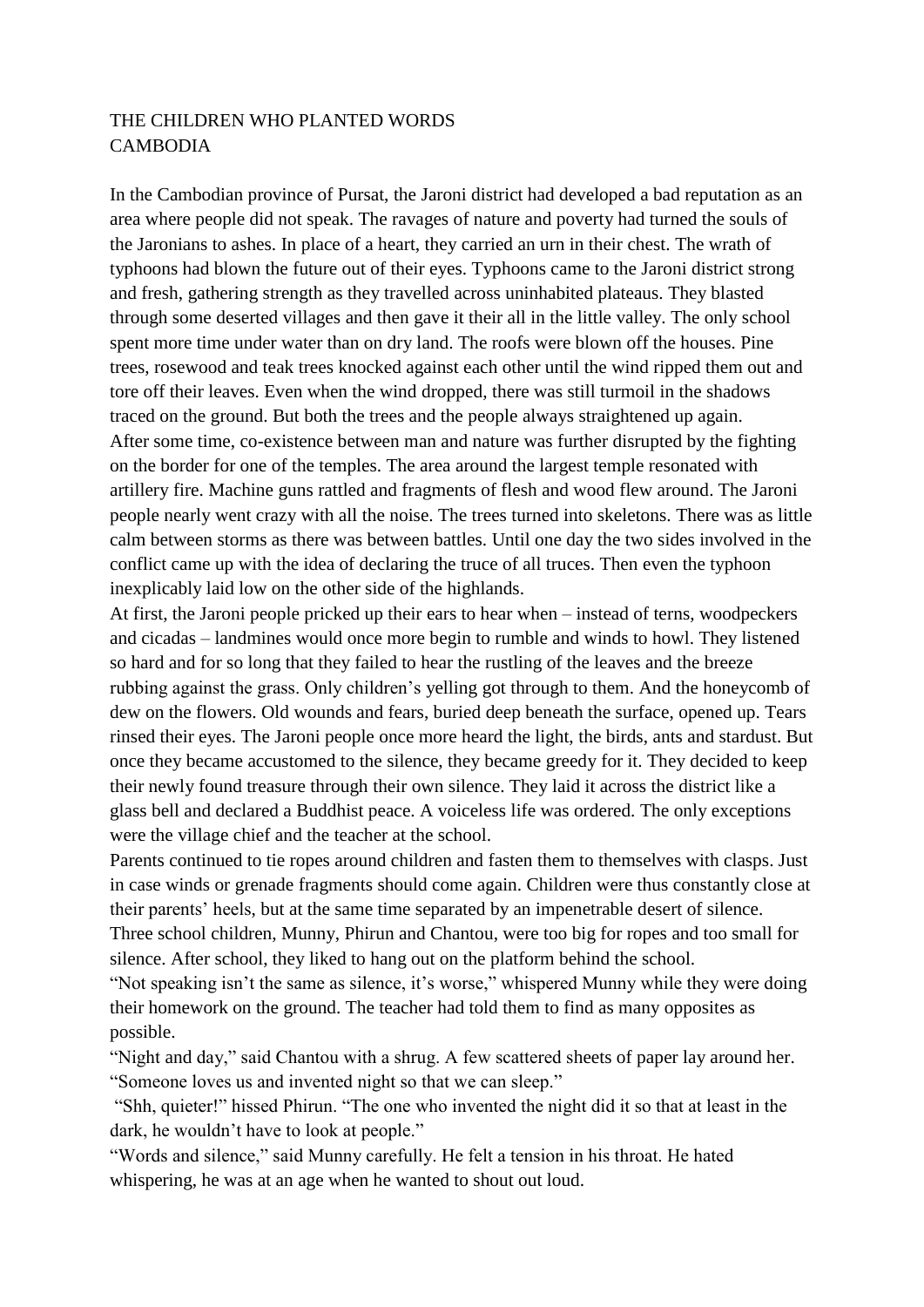"Which would you choose?" Chantou asked quietly. She was very pretty, but who would tell her so in a land of silence? She bent her arms a little and circled her wrists. After school, she had to carry dozens of bagfuls of sand, together with the others. The copious monsoon rains and floods were coming. Chantou felt as if she had a hot coal in her spine. She made noise among the adults who moved almost noiselessly, as if under water.

They communicated with nods and when it could not be avoided, with barely pronounced syllables. Chantou forgot herself once and coughed half out loud. Her voice struck the wall of petrified, impenetrable faces. She cleared her throat so that she could retain for as long as possible the hoarse, fresh feeling of being alive.

"Noise and silence," whispered Phirun. "I prefer noise."

"Do you think there's a lot of noise in the world?" asked Munny.

Chantou nodded. "If we lived surrounded by noise, we'd try everything to shake it off."

"Like our parents, you mean?" said Phirun.

"No, not words. Voice and silence," quietly added Munny.

"I prefer voice. So I could sing."

Chantou leaned close to his ear: "I wish you'd call my name."

"But you're here!" said Munny with a frown. Phirun nudged him to lower his voice.

"I'd like so much for someone to say my name out loud," said Chantou, blushing.

"Shhh!" Munny berated her. Chantou sighed. It got on her nerves when they tried to control each other. When they imitated grown-ups instead of bursting with life.

"I don't know why they even gave birth to us if they behave like we're not here," hissed Phirun.

He threw his pencil into the plastic dish in which they kept their writing utensils.

"But they'd be even poorer without us!" Chantou said quietly. "We're their greatest treasure." "Shhh!"

"I can't stand it," said Munny, putting down his pencil. "I'll have to shout or I'll explode!" Chantou sprang up and put her hand over his mouth.

"Write it down!" she whispered. "Write what you'd like to shout ..."

"Shout inside," Phirun encouraged him. "Every evening, I do this ..." He puffed himself up and held his breath. His stomach bulged and his face became red with effort. An internal scream takes much more of your strength.

Munny followed their advice. Out of breath, he wrote down:

AAAAAAAAAAAAAAAAAAAAAAAAAAAAAAAA AAAAAAAAAAAAAAAAAA, which in the Cambodian alphabet looks like this:

He felt better. He felt as if he had screamed out loud, but in some other part of his body rather than his throat. Suddenly, he had an idea how to speak in silence.

"Come on, let's write down everything we want to say," he said to his friends

conspiratorially, pointing at the paper.

Chantou shifted in excitement.

.

"You think so?" she asked in a croaky voice. Munny nodded.

"Let's tear up the sheets of paper into messages," said Pharun with enthusiasm.

"And let's draw pictures," suggested Chantou.

"Let's write our thoughts and bury them," Munny whispered grandly.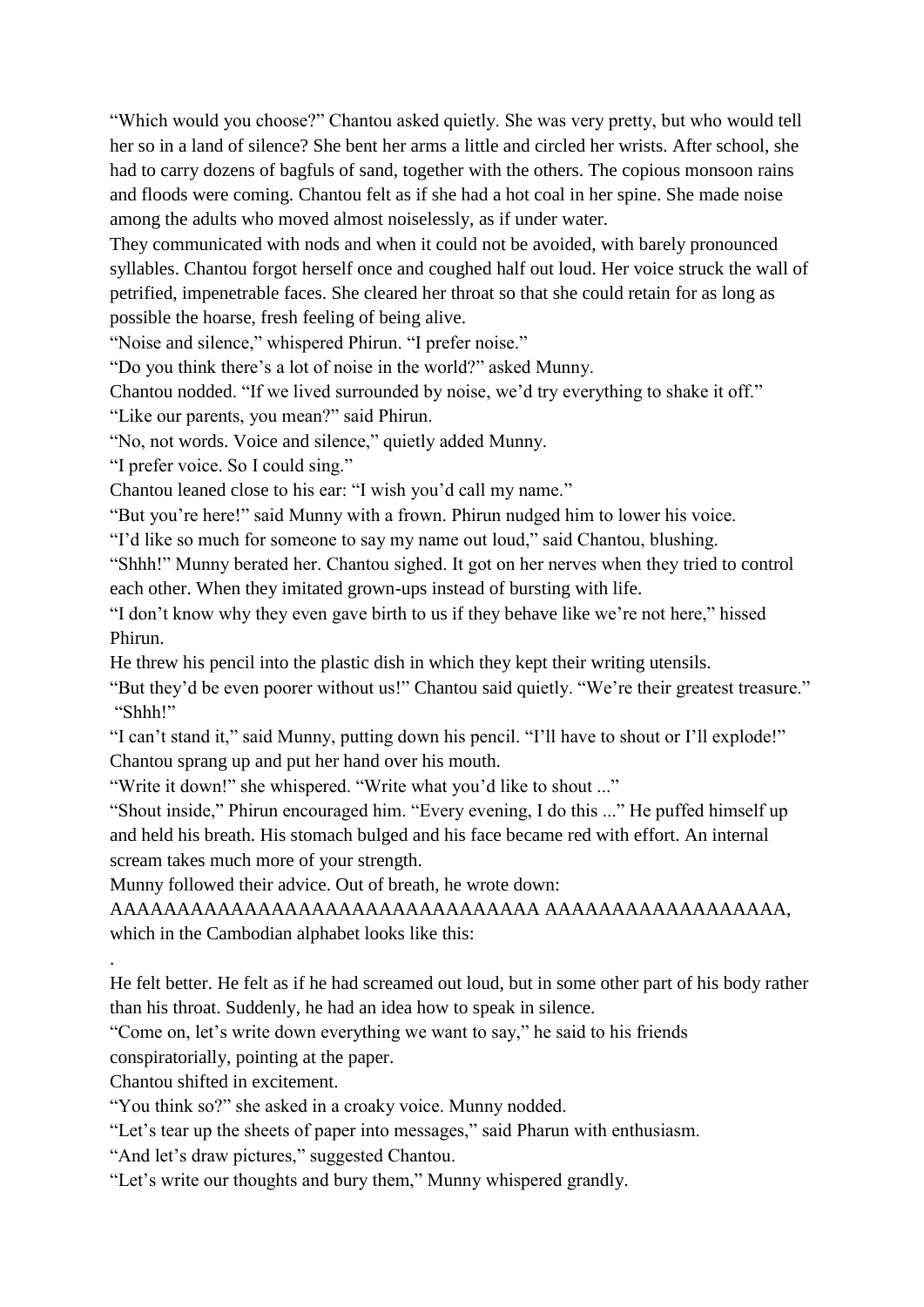"Let's hide them in tree cavities," proposed Chantou. They thought for a bit. Then a smile appeared briefly on their faces. Phirun put his hands together, deep in thought. They would create a wonderful surprise. How had none of the adults thought of this?

"I like it," he said out loud. "We'll make sure that words don't die. Whoever finds one of our messages, will read it."

"Shhh!" Munny and Chantou reminded him. They covered their mouths with their hands and burst out laughing silently. After a while, Munny looked pensively into the distance. "Have you noticed that there are two kinds of words," he mumbled. "With one kind, you just open your mouth and out they burst. The other kind depends on your heart. They steal your attention and thoughts. Sometimes you're unable to utter them, you can only write them down, but they still sound as if you'd said them."

"Nicely put, Munny," Chantou commented gently.

They looked at each other and their eyes reflected a story that is difficult to put on paper.

"Don't go all soft on me," Phirum grumbled.

"We must keep our heads clear now."

The next few days they were very busy. At first, they had to act secretly. They tore sheets of paper out of their notebooks and discarded the covers. They folded each sheet several times and then tore it up into smaller pieces. On these, they wrote all sorts of things: their names, opposites, poems, famous quotations from their reading book and hidden messages for those who didn't want to hear them. They folded the bits of paper several times and buried them in the soil. They put some into tree cavities, between branches and under bushes. They planted the most precious pieces of paper outside their houses, like seeds. Their families and neighbours were busy with their errands. Their footsteps loosened, stamped and turned the soil beneath which the words multiplied and matured. People got up, drove the cattle, weaved baskets, worked in the fields, went to town, plucked chickens and cooked, without having any idea that beneath their feet words were combining into sentences. That beneath the surface of the earth, another story was growing, parallel to their own.

Munny, Phurin and Chantou kept ceaselessly planting. The gaps of silence between noises had to be filled. The silence of the adults had to be filled with realisation of how the life they had missed carried on. Munny, Phurin and Chantou were worn out, but each day brought with it something that needed to be put into words. And so they simply continued.

One day, the sky once more took on the colour of a plum. The air was heavy and thick, not even the slightest breeze stirred. Sweat poured from people's faces. An invisible vacuum sucked up the air, an otherworldly deaf silence lay above the trees. Everything became still. Then came the wind, the tree tops whistled sharply, a deafening howl could be heard. Leaves, branches, clothes, stones, shards, sticks, hoes, bags, the vegetable stall, bits of fences and tools all twirled in the air. There were loud cracks one after another and a number of trees broke in two. Dirty, slimy, brownish water came rushing in, taking with it carts, wood, cattle, crockery, buckets and other meagre possessions. The loosened mud spewed out the scraps of paper and they floated to the surface. The wind blew the scraps of paper from the bushes and tree trunks and whirled them in the air. People were fleeing their homes and shouting the names of their loved ones.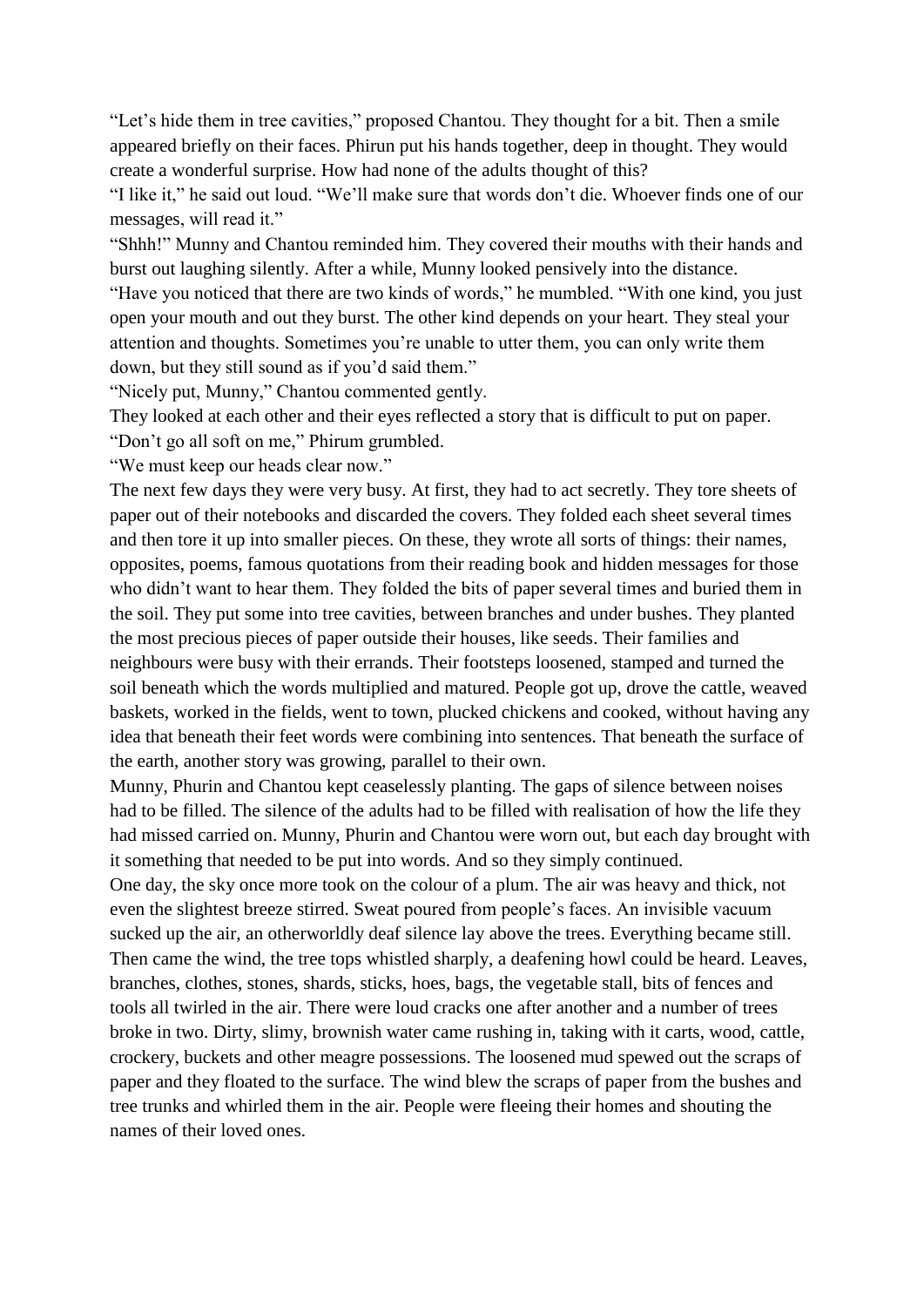"Chaaaaaaaaaaantouuuuuuuuuu!" yelled Munny as loud as he could. The rushing water was pulling his legs from under him. If he fell, his shouts would turn into bubbles beneath the water. And the world would once more be dumb.

"Muuuuuuuuunny!" shouted Phurin while saving his dog.

"Phuuuuuuuuuuuriiiiiiiiiiiiiiin!" Chantou shouted at the top of her voice. She was carrying her little sister in her arms. A tyre floated past them on which sat a boy, catching the bits of paper falling from the sky. The bits of paper were dancing around people, landing for a moment on rooftops and then blowing into the sky again. Like white petals they poured over an old man, carried motionless by the water. Shouts, laments, screams and requests, together with the written messages, undulated and disturbed the surface of silence.

Towards evening, the wind ran out of breath. The night wove a carpet of silence again. In the morning, water still persisted in places. The exhausted, dirty, wounded people made their way through the mud and silt. On their shoulders were the poles from which hung the wooden coffins of the flood victims. The crumpled, decaying bits of paper on which it was still possible to read thoughts about the beauty, love, happiness and grace of this world stuck to their soaked clothes.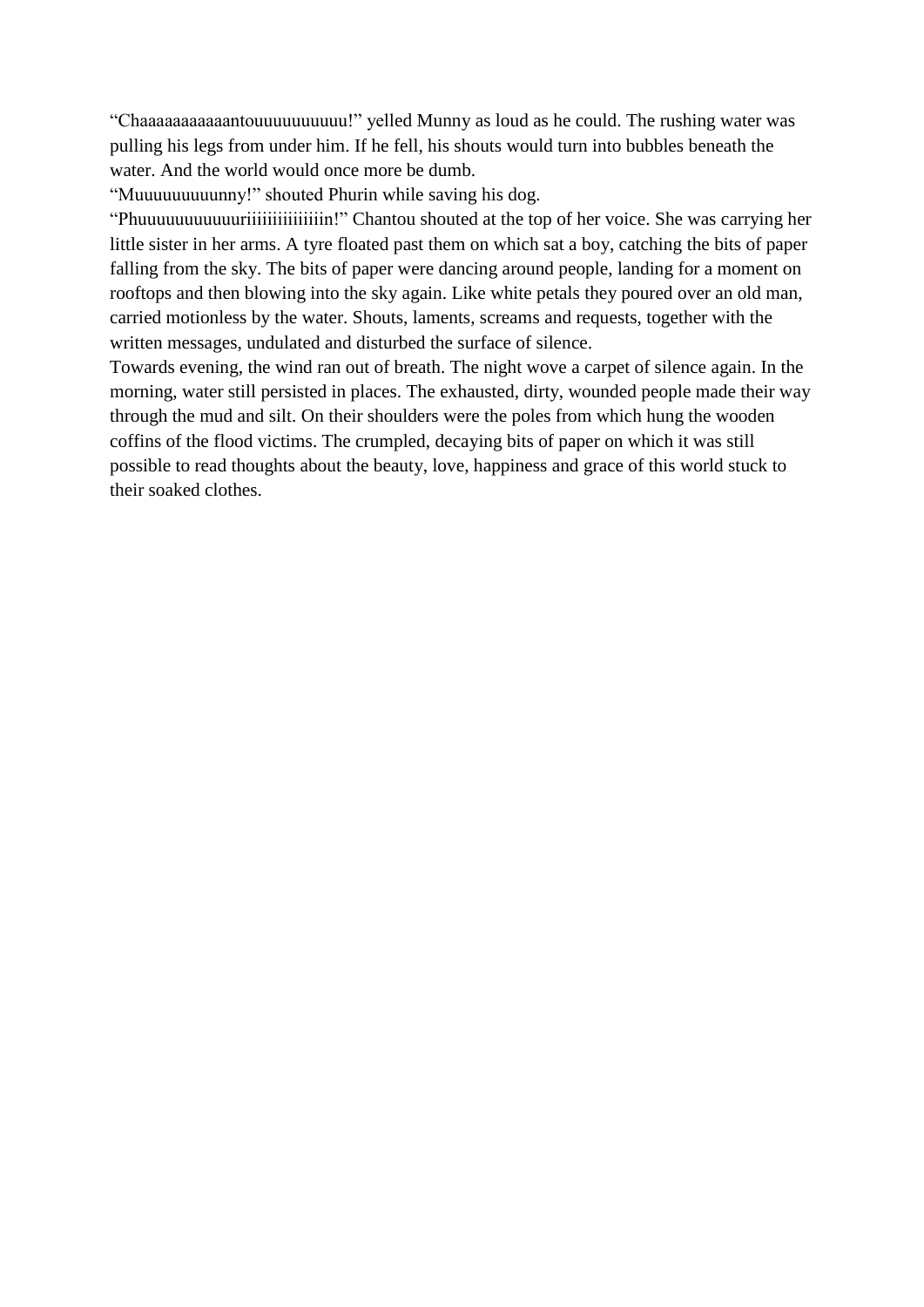## FORGIVE ME PAKISTAN

Behind the fence the colour of white coffee there opened up a yard with a garage. On the other side was a wooden bench with cushions. A garden hose ran through the kitchen wall. By the sink stood a bed and above it washing was drying on a line. The door made of horizontal logs finished in a gable the shape of a right-angled triangle with decorative latticework. Malik spent his evenings in the doorway. He pressed his cheek to the warm wood, absorbing the silence. After his *Abbu's* death, the door between the yard and the pantry became a passage between two worlds. Sometimes he could see *Abbu,* his father, in the open doorway. But in truth, the door was always closed. After a while, he poured the voices from his memory to the other side of the door. The previously unconnected sounds, individual syllables, muted murmuring. Then he peered through the keyhole. He filled the empty room with the images that rose before his eyes. His beloved *Abbu*. Hussein, father's old uncle. Malik's *Bhai*, his brother, Bahhaar. Uncle Noor. Mother's brother, Hanim Abd Rabuu. The neighbours. The members of his tribe. A multitude of *topis*, traditional caps, in different colours. Sitting on the cushions. Getting up in excitement, waving their arms. Within the whitewashed walls they raised their voices threateningly. But they all united when Malik's *Baji*, his sister Faiza, refused to marry the leader of the Islamic seminary. The marriage would bring great honour to the family. It is customary for a daughter to submit to her *Abbu*'s wish. "You will do as I tell you," shouted *Abbu.*

But Faiza remained steadfast. Their *Ammi* dragged her daughter to another room to bring her to her senses, but instead the house became filled with female screaming that was not very promising.

The punishment for disobedience was stoning to death.

*Ammi* was pressing her hands to her chest. Malik thought her heart would break from the pain and begin oozing between her fingers.

*Abbu* refused to budge. Faiza was heading for death.

Malik hurled a few stones at his sister, too. Bahaar advised him where he should aim. Faiza was a worthless one who had tarnished Allah's name and dishonoured the family. But his sister's stoning did not remove the weight from Malik's heart. Because when he had found *Ammi* in the garden, secretly picking the poisonous oleander leaves, he had not told *Abbu*. Instead, he had closed his eyes and tried to breathe as quietly as possible to deny his presence. Nor did he say anything when *Ammi* smuggled the leaves to her daughter, who was locked in the boiler room. He had silently watched Faiza chew the leaves, together with the seeds. The bitterness in her mouth made her grimace. She put her hands into her mouth to smother her sobbing. She clung to *Ammi*, saying goodbye for the last time.

*Abbu* and Hussein put a sack over her head. They stuffed her into Hanim's car and drove her out of the town to the Kharan desert. The sand dunes rode on the waves of the wind for tens of kilometres. In the distance, stretched Hamun-i-Mashkhel with its cracked layers of clay and faded gravel.

In the blazing sunshine, Fariza collapsed from a heart attack before they managed to kill her with stones. They buried her in a shallow hollow and covered her grave with stones.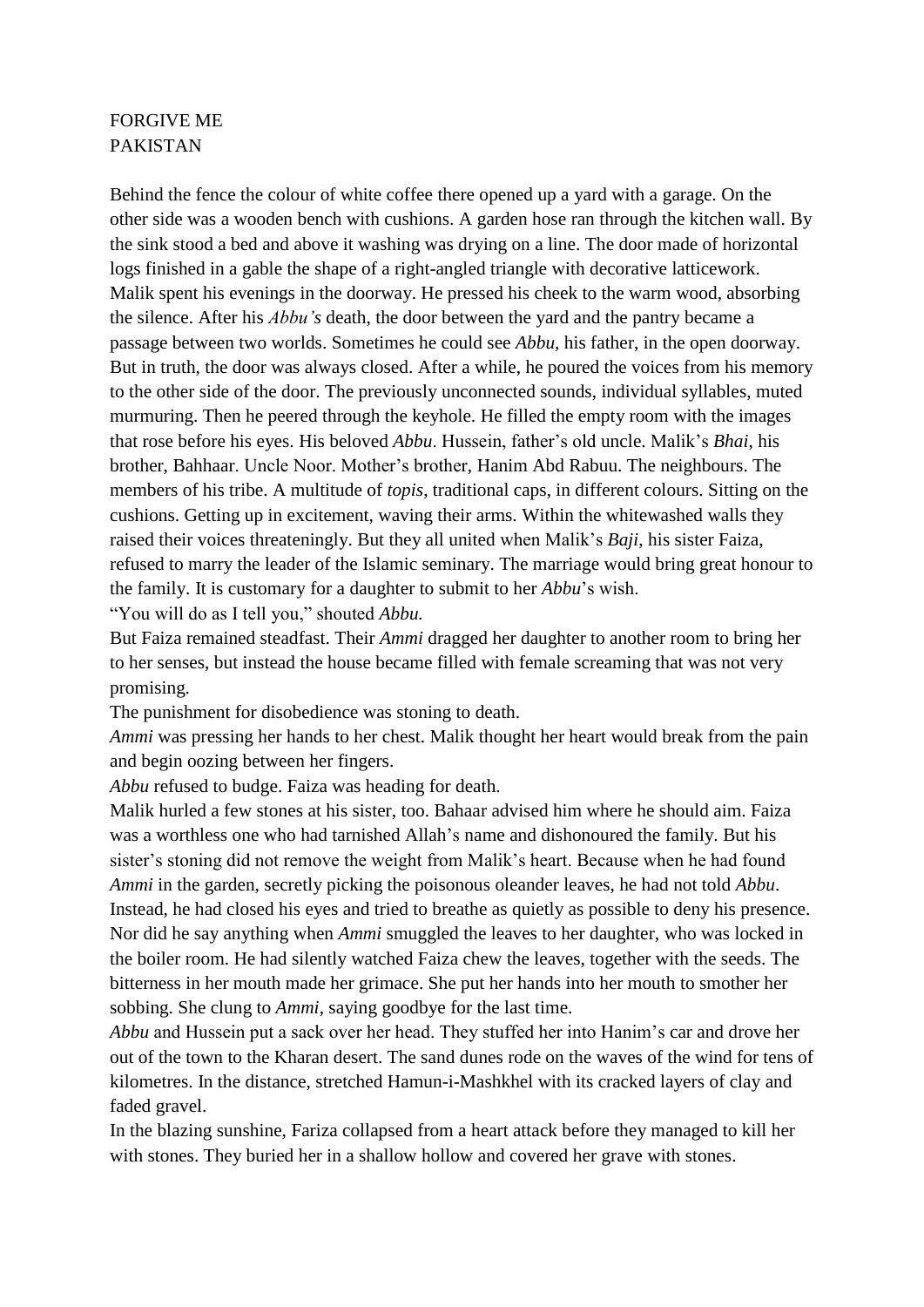Malik stared at the heap, telling himself his sister had chosen her own destiny. Hussein spat on the stones and kicked the nearest one so that it rolled into the sand like a chewed, forgotten bone.

Malik rubbed his forehead. His eyes were stinging from the images penetrating his eyelids. Uncle Noor was on his way with important news.

After *sallah,* the morning prayer, the next day, *Abbu* said firmly: "Chin up, son! Whatever you hear about me isn't worth a penny."

"But everyone says only good things about you," said Malik. "You're the best doctor, you save lives! You give antibiotics to the poor for free. You're the best *Abbu* in the world. Or should I not believe that?"

*Abbu* stroked Malik's hair and shook his head: "You'll hear bad things tomorrow. They'll tell you about my dark side. But Allah is merciful, he'll help you separate the wheat from the chaff. You'll understand."

*Abbu*'s last words comforted Malik. He would understand one day. But for now, he was lost in fog. "Let those fight in the cause of Allah Who sell the life of this world for the hereafter..." *Abbu* recited *ayat* seventy four in the fourth *sura* of the Quran*.*

Malik swallowed hard and continued in a trembling voice: "To him who fighteth in the cause of Allah - whether he is slain or gets victory – soon shall We give him a reward of great value..."

"Control yourself, in the name of the merciful Allah!" *Abbu* ordered him. Then, as if regretting this, he held Malik tight and continued in a calm voice:

"Malik, remember that while there are many who are trying to extinguish in every possible way the flame of Allah's faith and shake our belief in Prophet Muhammad, Laa Ilaha Ila Allah, none has the right to be worshipped but Allah. If anything should happen to me, you'll be the head of the family. Be strict and just! Repeat the *ayats* about jihad, the holy war that is defensive, aimed at the Western bloodsuckers!"

*Abbu* kissed him on the forehead. Then he pushed him away and quickly went out the door. The scent of garam masala, a mixture of spices *Abbu* liked to put in his yoghurt, was all that lingered after him.

In the afternoon, Malik snuck into the yard. He was eavesdropping the conversation on the other side of the door with the decorative gable. He peeped through the keyhole and saw something that astonished him. *Abbu* put on a waistcoat and Hussein and Hanim Abd Rabuu fastened it with the straps at the sides. The waistcoat had countless pockets. Long, tubular objects with screw tops protruded from them. They were all connected by wires, leading to a box in the middle. One of them finished in a kind of trigger.

Malik stopped breathing. He jumped away from the door and bumped into Bahaar, who had sneaked up behind him. "Do you want *Abbu* to catch you?" hissed his *Bhai* and slapped him round his ears. "He'll beat you into a kebab."

Malik rubbed his burning cheek.

"I'd like to know what's happening," he whispered.

"Have you heard of Haqqani?" Bahaar quietly asked him. Malik shook his head cautiously. "Better for you that way," Bahaar gently shoved him in the chest and left.

Malik had a premonition. Haqqani. He remembered the mysterious strangers. The angry voices. The subdued murmuring in the middle of the night. The answer came to him when in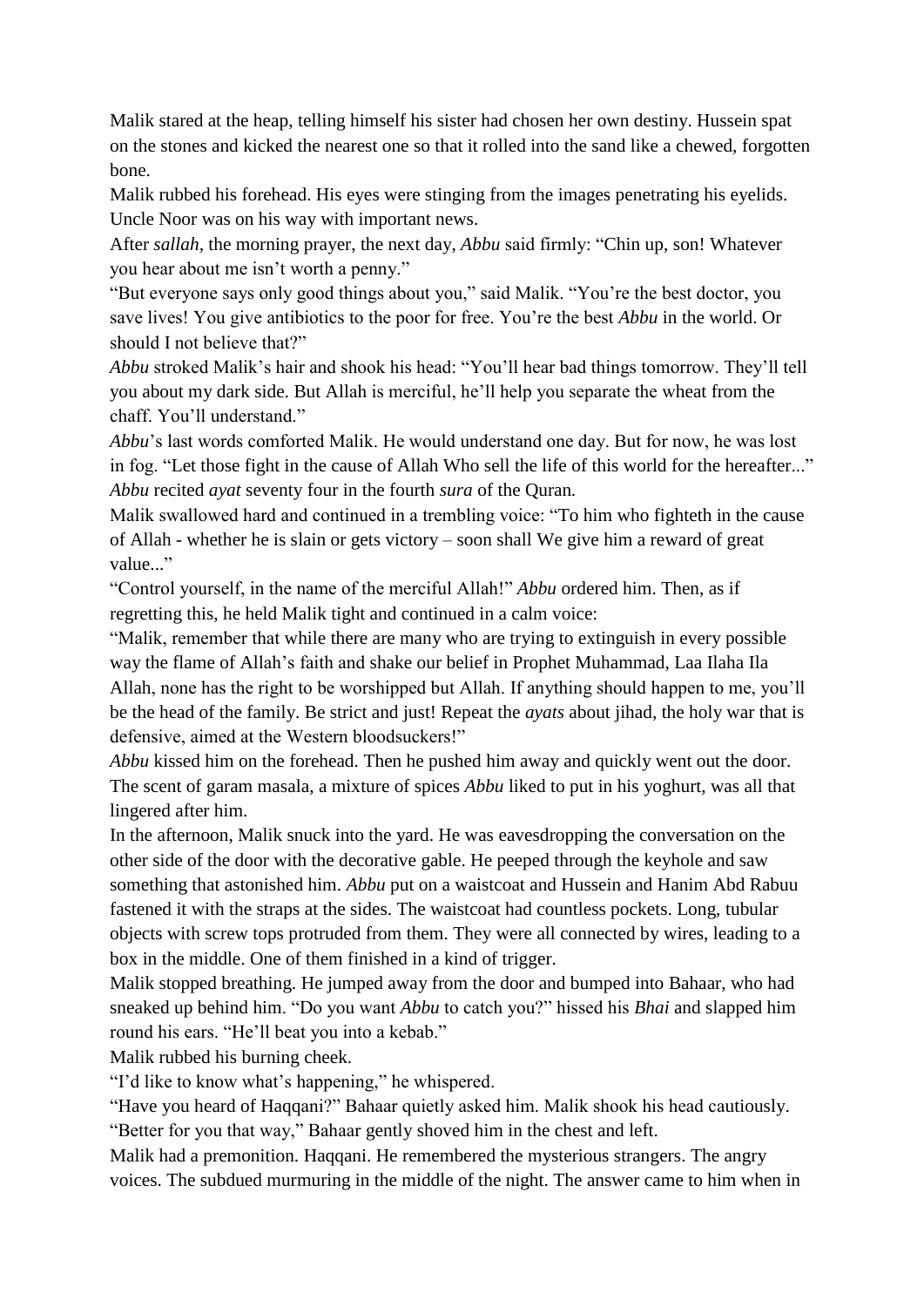the corner attic room he found his *Ammi* inconsolable. She was peeling off layer after layer of the endless emptiness left by the loss of her daughter. Upon seeing Malik, she started and put her hand to her chest.

"You frightened me."

"*Ammi*, what is Haqqani?"

Something in his look defeated her. Her face acquired strange features. Her voice toneless, she mildly, barely audibly occupied the room. Her words pushed the breath from Malik's chest. He walked over to the window. His lips attached themselves to the glass, flattening his nose. Children ran around the street. There were clouds in the sky. Haqqani, a Taliban network. An extreme Islamic group. He couldn't understand what *Abbu* had to do with it. He thought hard, but his thoughts climbed into paper boats and sailed down the rapids. He turned to his *Ammi*, who was standing by the door like a ghost. He wavered between the need to understand and the desire for a blind, unshakable faith in Allah, the kind that *Abbu* had. But Malik was unable to combine the two under the same roof.

"Forget it!" his mother said. "You must forget what you've heard!"

The next day, at midday, *Abbu* exploded in the middle of the town's marketplace. Nine other people died with him, including two women and one child.

In the living room, *Ammi* fastened the muslin curtain behind the coffered door. *Daddi*, Malik's grandmother, was sitting on the couch. Swaying rhythmically, she mourned her late son. On the wall hung a picture with a quote in relief from the Quran. As he looked at the saying God is Great, something shifted in Malik's chest.

*Abbu's* doctor's coat hung across the chair. Someone had thrown his cardigan with the tattered elbows over it. *Abbu* used to put it on when he visited his patients in their homes. The sight produced such pain in Malik that the saliva escaped from his mouth uncontrollably. He wiped his mouth with his sleeve. He was missing *Abbu*, oh Jahannam, hell, how he missed him! Hussain kept repeating: "The Quran, second *sura*, *ayat* two hundred and sixteen says: 'Fighting is prescribed for you, and ye dislike it. But it is possible that ye dislike a thing which is good for you, and that ye love a thing which is bad for you. But Allah knoweth, and ye know not.' Your *Abbu* sacrificed himself for the higher good! Let's celebrate the name of Allah!"

Malik hunted down the screaming birds inside him. Obediently, he shut them in a cage. He wanted to believe in Allah. But Hussain was tarnished with someone's blood. Whenever he was not kneeling on the *sajjāda*, the prayer mat, he had a knife stuck in his belt. As soon as he laid down the holy book, he would put a Kalashnikov over his shoulder. At night, Malik had bloody nightmares. He could not get the picture of his *Abbu* putting on the waistcoat with the explosives out of his head. Drops of sweat collected on his upper lip, while his uncle's breath whipped his face.

"Don't think about the dead," Uncle Noor told him.

"What matters is the message!" And he added: "Pack the essentials. I'll come and get you in a few days. Allah needs a solid, strong army!"

And so Malik didn't shed a tear for his *Abbu*. They tried to persuade him that every droplet passing his eyelids would be a betrayal of his father's heroic act. His *Abbu* had paved Allah's way with his own blood so that Malik and Bahaar would not stray from it. And so Malik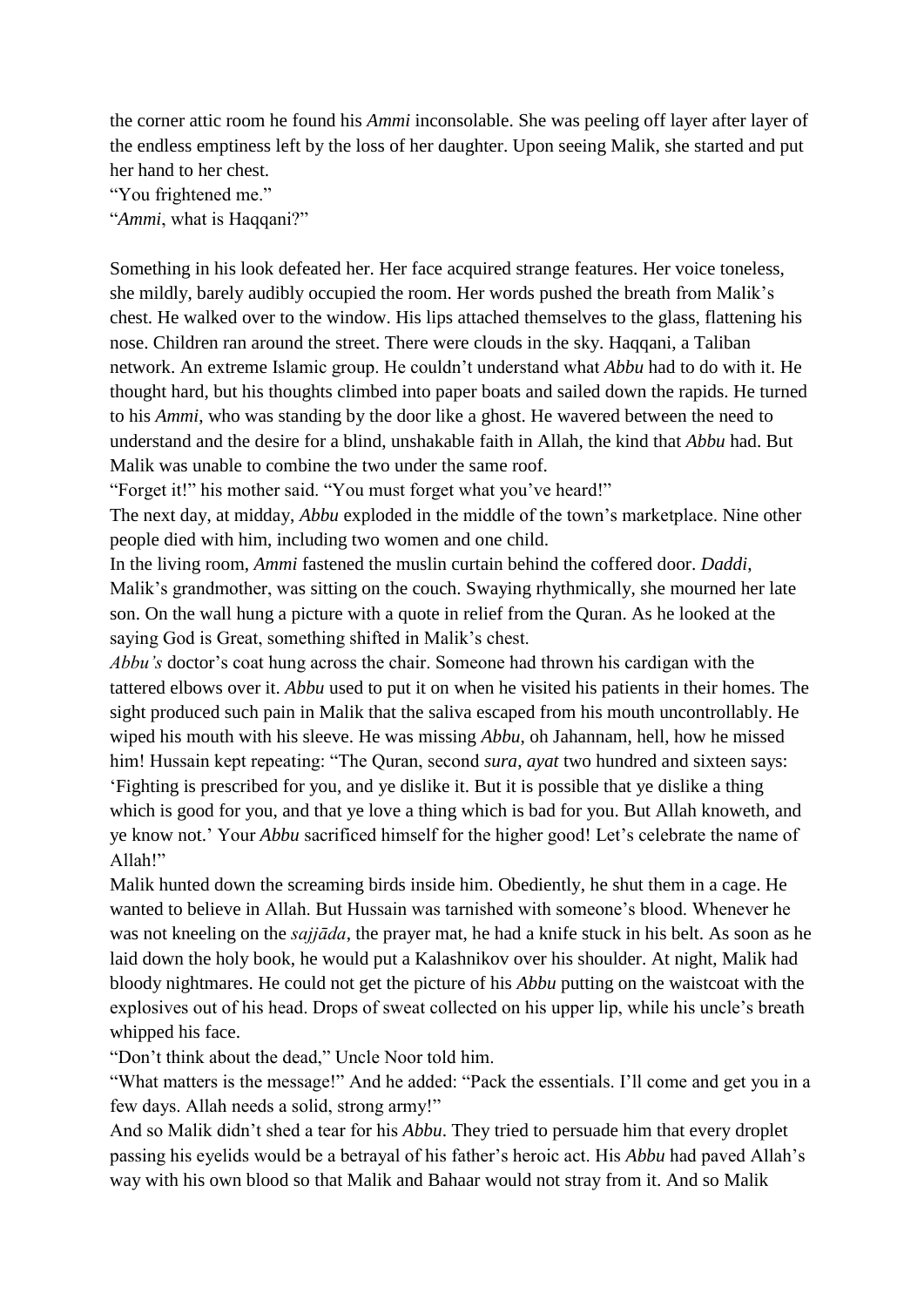absorbed the tears, which wet the dried out layers of his insides. Externally, he was empty and dead, but inside a flood of betrayal and denial raged on.

Malik remembered Faiza. By killing her they had saved her from hell. But had they? He sighed and put a white *topi* on his head. It was time. He could already hear voices from downstairs. Uncle Noor had depicted the training camp as the last stop before paradise. Malik would start the day at four in the morning with prayers, then he would run for over ten kilometres along the dried up riverbed, swim and crawl along excavated tunnels. This would be followed by learning about weapons and special training.

"The no-goods describe us as fundamentalists, but in truth we are liberators!" said Noor loudly. At their last meeting, he had put his hands on Malik's shoulders and looked at him trustingly: "After you finish your training, we'll send you abroad. Your *Abbu* would be proud of you!"

"But I was proud of my *Abbu* when he was saving lives, not taking them," blurted Malik. "Shut up, dog!" shouted Uncle Noor. "Your *Abbu* has become all-powerful!"

"He hasn't!" exclaimed Malik. "He was all-powerful, now he's just dead!"

He evaded the hand that sprung out towards his throat. He jumped down two stairs at a time and ran into the street. The bright light nearly blinded him. He heard his *Ammi* jostling with his Uncle.

"Run, Malik! Run!" she shouted as dust fell on her.

"But..."

"Forget your family! Just run!" she shouted, blocking his Uncle's path with her body. Malik looked over his shoulder and continued along the street. There was sand between his teeth. His every movement was accompanied by a cloud of dust. It rose from his sleeves, the ground, his jacket and passing vehicles. He ran across the road and by the railway tracks. The train going past rattled a slow melody. As if bewitched, Malik stared at the windows reflecting the whole world outside. The movement of the train was interrupting the circuit in the wires that provided power to the light bulbs. And so the train carriages were rhythmically lit up by blinding orange lightning. Together with them flickered the bloody, butchered faces. Malik felt as if they were looking at him accusingly. Oh, *Abbu*, what have I done! He couldn't hear the footsteps of anyone following him, but he was running as fast as he could. He climbed a fence at the spot where there was a gap in the barbed wire. Goats and hens scattered before him. Sweat was running down his temples. Exhausted, he grabbed the edge of a stone well, gasping for air. He found himself in a small marketplace. On the other side, the nimble locals were building a channel, through which to direct water from higher lying areas.

A man wearing a *salwar kameez* – loose trousers and tunic – walked up to Malik. He offered him a bucket of water. Malik hesitated. Then he reached for the clear, cool water. He washed his face and greedily sipped from his cupped hands. The taste of dust and the feeling of dirty, sticky skin disappeared. They were replaced by an all-encompassing silence.

"You're the doctor's son," said the man. Malik nodded carefully.

"I saw you with him in town."

Malik looked at him questioningly, at the same time somehow staring at himself. "Why?"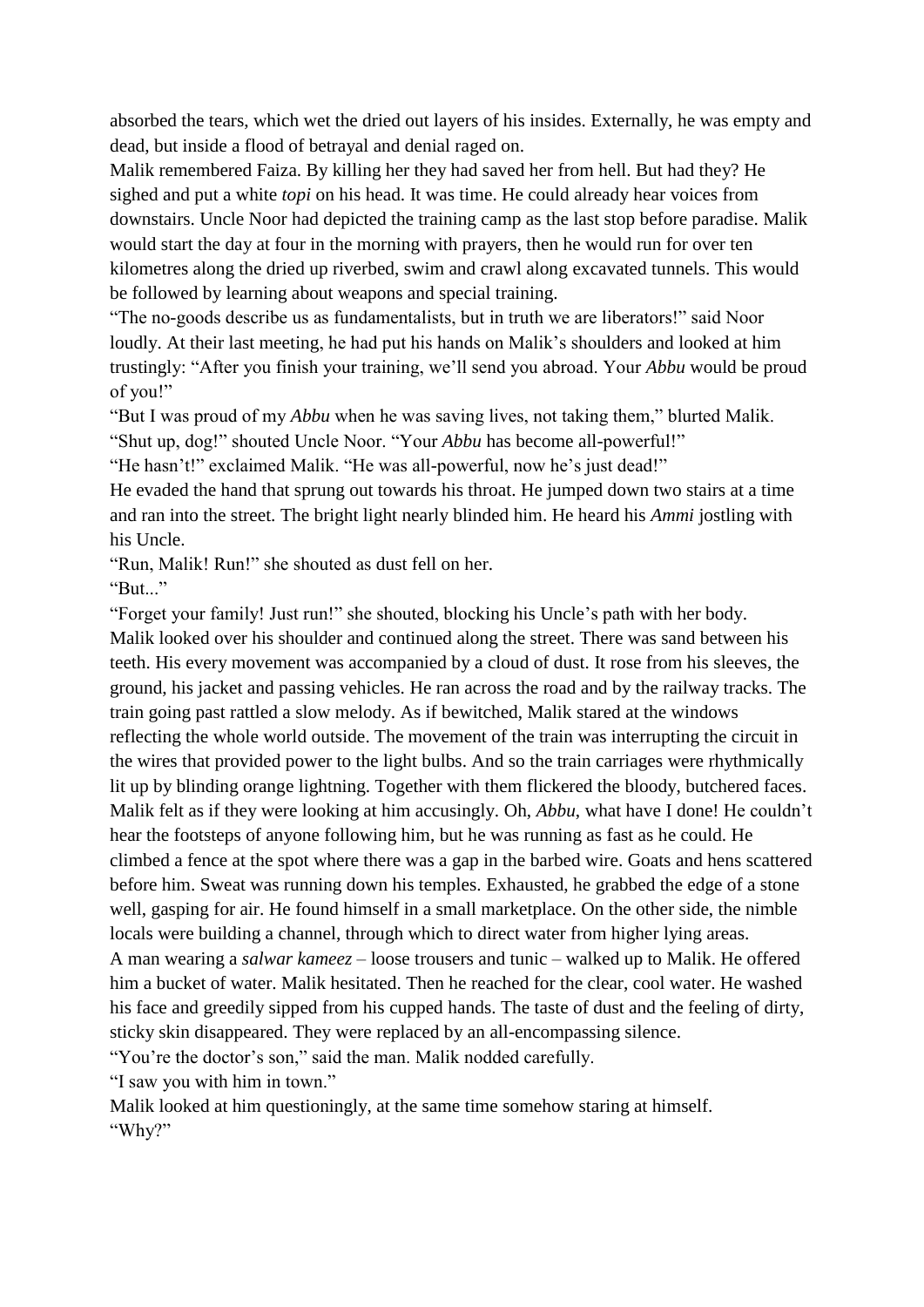"Your *Abbu* is a good man," nodded the man. Malik's face turned to stone at this. The man didn't know that the hand that had given so generously was in one single gesture able to take more than those that took in small instalments.

"He saved my son's life. He paid for the medicines himself and came every day until my son was well again. Tell him that the poverty stricken Jabbar sends his regards."

Malik's face revived. A mixture of feelings stirred with such rapidity that he felt shame, pleasure and disbelief all at once. He stared at the man carefully, at *Abbu's* messenger, Malik's saviour.

"Really?" he said.

"To a father his son's life means more than the whole of mankind," said the man.

"Really?" Malik repeated. Hope grew in his voice.

"Respect your *Abbu*! And pray for him!" said the man with a laugh, stroking his moustache. "Bismillah-ir-Rahman-ir-Raheem!" he added. "In the name of Allah, Most Gracious, Most Merciful!"

Malik fell on his knees and closed his eyes. He offered his face to the sand, dust, air, breath, the world. He felt a tingling on his neck. The warmth of *Abbu's* invisible hand. *Abbu's* breath brushed his face. It was like a caress. It left behind a feeling of blissful happiness.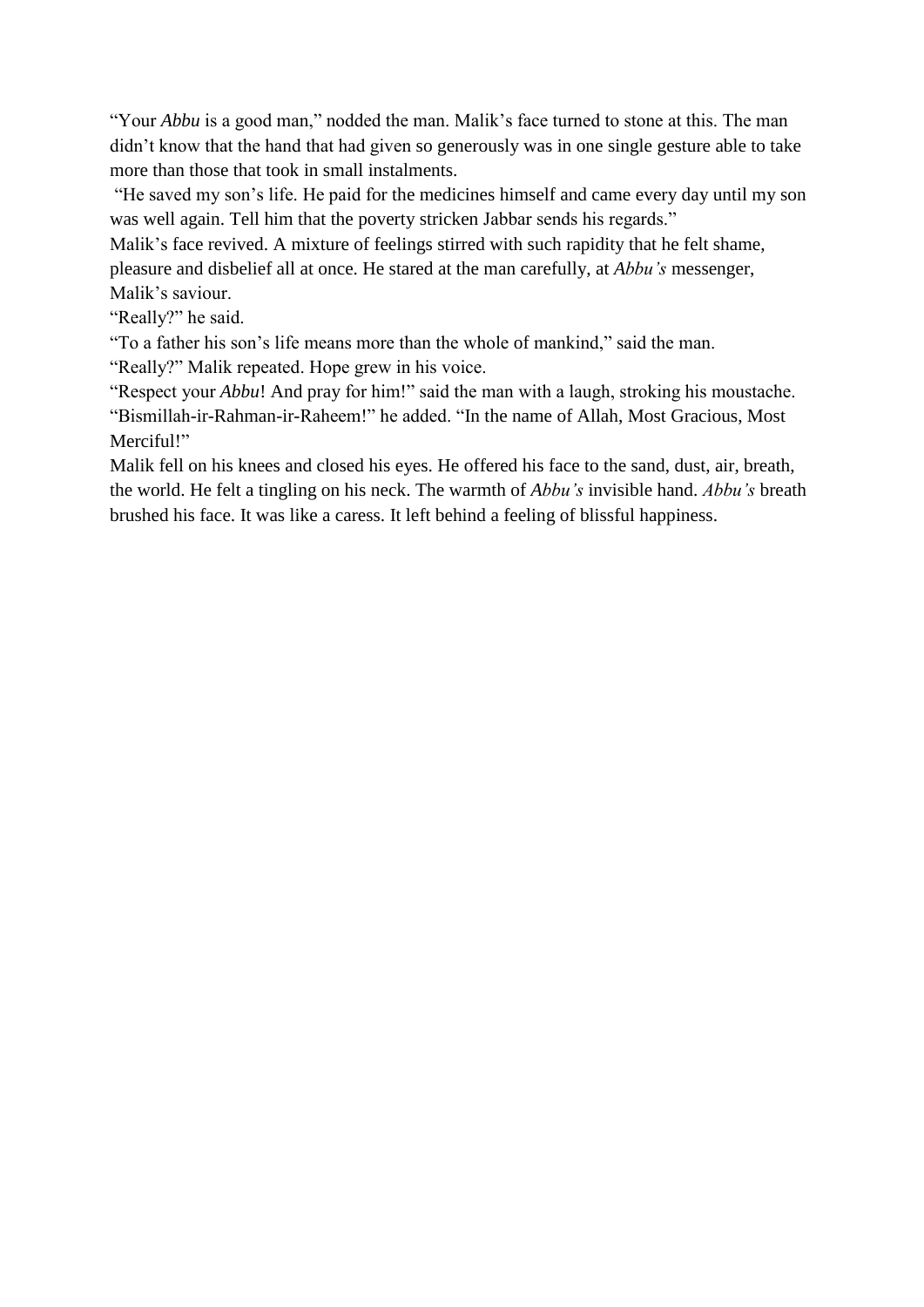## **HOME** SLOVENIA

On Sunday mornings, Granny went to mass. Very focused, she sat in a pew, with the prayer book in her hands. She stared at the cross behind the priest in order to draw the attention of God's son to herself. She needed his help more than ever.

Meanwhile, Granddad sat on the concrete plant trough behind the church. While Granny was begging those above for Granddad's health, Granddad was busy filling his pipe with tobacco. When Granny was being given absolution in the confessional, Granddad was inhaling his fatal vice. Before Granny crossed herself on all sides of the sky, Granddad fed his lungs with smoke. Granny was terribly afraid for Granddad's health. She persistently placed it in the care of the angels, but deep in her heart she didn't trust them. Perhaps that was why Granddad's health was declining, but his heart was getting stronger.

After the mass and the pipe of peace, Granny and Granddad joined the family for Sunday lunch. Granddad wore an Alpine hat, even though there had never been any Alpine herdsmen's huts on the Slovene plains. Lukec was the one made happiest by their visits. "Lift me, lift me!" he would say, reaching up to Granddad.

"Lift you where?" replied Granddad with a grin.

"Up, up," begged Lukec.

"Not up, that's Granny's domain!" After his pipe ritual, Granddad was in a terribly good mood.

"Carry me!" said Lukec, who at that time still lacked a sense of humour, stomping his feet. "Alright, I'll carry you. But later, you'll carry me," said Granddad. He put Lukec on his shoulders and carried him out among the horse chestnut trees behind the house. After a while, they swapped places. Lukec gave Granddad a piggyback.

"Like Martin Krpan carrying his mare!" said Granddad with a chuckle. They both laughed so much that they nearly fell into the soft leaves.

"I had no idea that you were that strong," Granddad praised Lukec. Granddad.

Lukec's face lit up. Granddad was as light as a feather on his shoulders.

They went deeper among the trees. They climbed a few metres along the slope and found themselves on the edge of a field with rows of sunflowers. The sight of hundreds of suns took their breath away.

"When I was little we used to kick a ball made of old rags in this field," said Granddad. "Sometimes we went to school, but more often we had to help at home. Then years ago they planted sunflowers here. One for each of us children."

"If we played catch among the sunflowers, we'd get lost," said Lukec. "They're all the same and we'd never find our way home again."

After a while, a bench was put in the horse chestnut plantation. After all, the concrete trough was intended for plants. But strange things began happening to Granddad. Lukec and he would sometimes still go to the horse chestnuts behind the house. But Granddad found it increasingly difficult to put Lukec on his shoulders. He kept tripping up, wheezing and coughing up phlegm. Ever more often, he would go off on his own.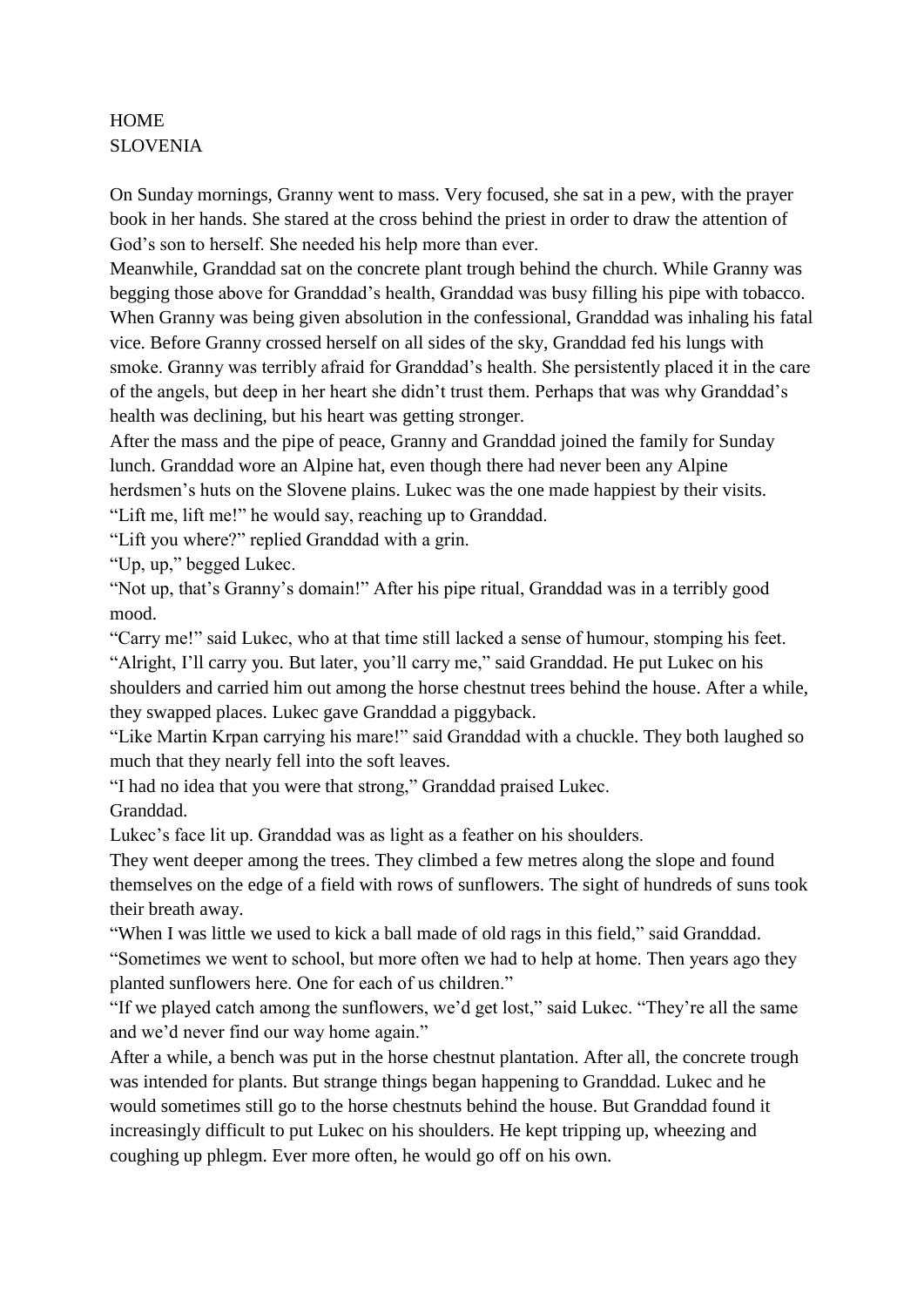Sometimes, Granny would find him on the bench beneath the trees. Even more often she had to get him from the sunflower field. Lukec went with her.

"Shall we play football?" asked Granddad.

"I'll be the goalie," Lukec offered.

"There's just the three of us," said Granny, gently berating him.

"That's not true!" Granddad stuck to his guns. "Count all the sunflowers, if you can!"

"You should be in bed," Granny said.

"We can play football with the joy pad on my computer!" Lukec tried to please them both.

"Football on a computer? How wimpish is that!" said Granddad grumpily.

"We've got to go home," repeated Granny nervously.

"I'm like a sunflower," said Granddad, wheezing. His cheeks were deathly pale. He looked at Granny and ran his hand over his forehead. "Where am I?"

"Let's go home," said Granny.

"I don't know how," said Granddad, exhaustedly.

"The way home is the first thing a person remembers," said Lukec.

Granddad took off his Alpine hat and put it on Lukec's head. "This hat is only for hikers. Not for old men."

They went home. Granny helped Granddad into bed.

"What's wrong with Granddad?" Lukec asked Granny at the table. She said nothing for a long time. Then she replied dryly: "Something is growing in his lungs. He has difficulty breathing."

"How did that thing get into his lungs?" said Lukec.

"Often it's from smoking. And sometimes it just happens."

"But why is he so strange?"

"Sometimes he loses his mind because of the pain." She put a cup of sweet cocoa in front of Lukec.

"Is Granddad going to die?" Lukec asked.

Granny didn't reply. She was a woman of few words.

After this, Lukec most often found Granddad on the bench below the horse chestnuts. Bed finishes you off, Granddad would say, resisting Granny when she tried to drag him home.

Lukec tried to carry him piggyback, as before. But Granddad had become too heavy and they could barely keep their balance. Lukec wondered how much the mind must weigh. Because in the past, Granddad had been considerably lighter, together with his mind. Lukec accompanied Granddad home and stayed with him. In church, Granny tried to get the saints to give Granddad a little more time. She no longer stared at the cross, but preferred to look inside herself.

"Can't be helped, I'm going to die," said Granddad in bed. It sounded reasonable.

"I've never seen a dead person," said Lukec. "Will I be scared of you?"

"Put some tobacco in my pipe, I'd like to smoke," Granddad said.

Together they got the pipe ready. Granddad said blissfully: "Now I can die."

His sigh came from a remote loneliness.

"How will we talk?" asked Lukec.

"You'll find me in the sunflower field."

"But what if I want to talk to you in the evening? I'm not allowed to leave the house at night."